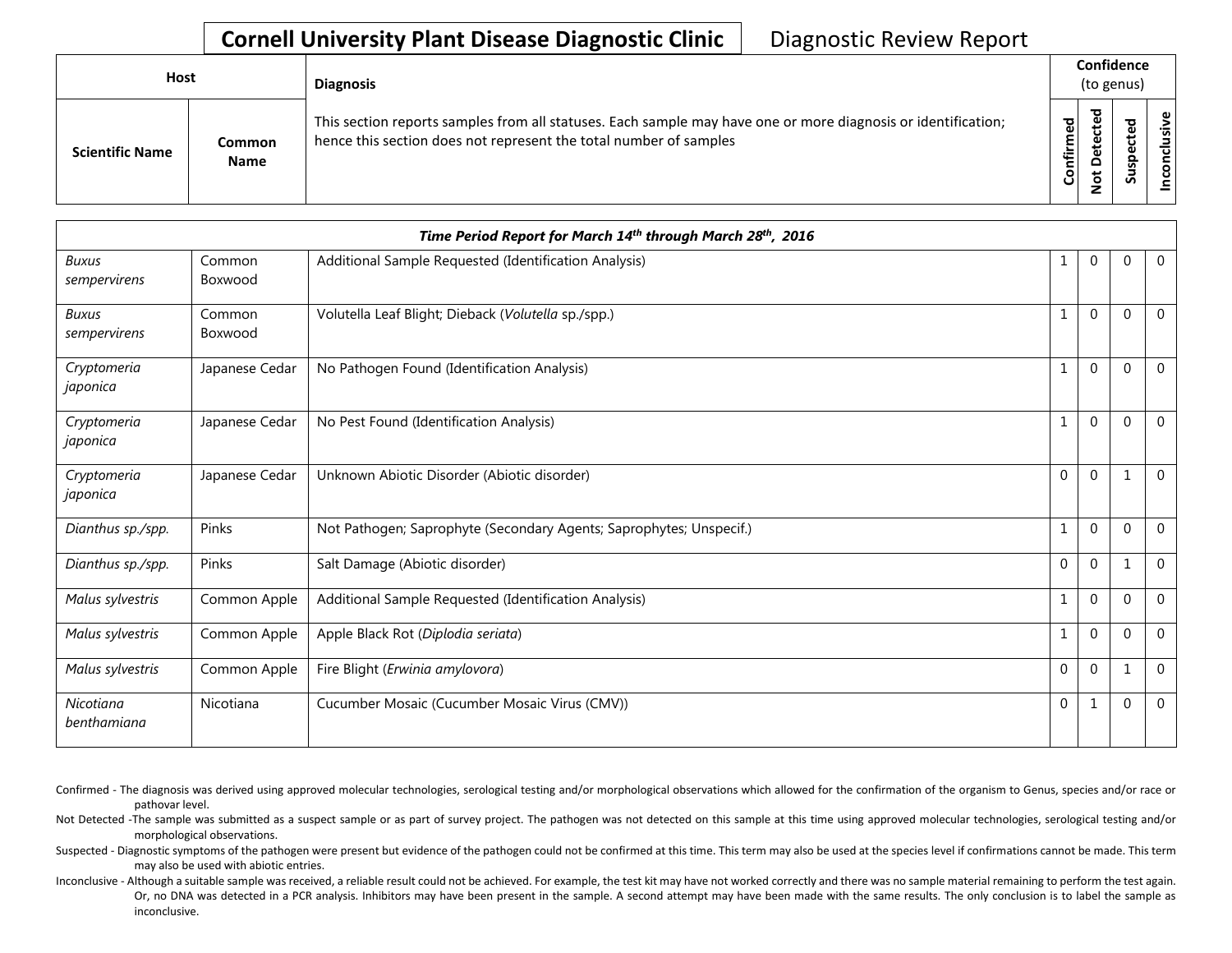| <b>Host</b>            |                       | <b>Diagnosis</b>                                                                                                                                                                   |           |                                    | Confidence<br>(to genus) |         |  |
|------------------------|-----------------------|------------------------------------------------------------------------------------------------------------------------------------------------------------------------------------|-----------|------------------------------------|--------------------------|---------|--|
| <b>Scientific Name</b> | Common<br><b>Name</b> | This section reports samples from all statuses. Each sample may have one or more diagnosis or identification;<br>hence this section does not represent the total number of samples | Confirmed | ᇃ<br>Φ<br>سه<br>$\Omega$<br>پ<br>- | ശ                        | Φ<br>šξ |  |

| Nicotiana<br>benthamiana | Nicotiana                | Potyvirus Group (Potyvirus Group)                                | $\mathbf{0}$   | 1              | $\Omega$ | $\mathbf{0}$   |
|--------------------------|--------------------------|------------------------------------------------------------------|----------------|----------------|----------|----------------|
| Nicotiana<br>benthamiana | Nicotiana                | Tobacco Mosaic (Tobacco Mosaic Virus (TMV))                      | $\mathbf 0$    | 1              | $\Omega$ | $\overline{0}$ |
| Ocimum basilicum         | Basil                    | Downy Mildew (Peronospora belbahrii)                             | $\mathbf{0}$   | 1              | $\Omega$ | $\mathbf{0}$   |
| Ocimum basilicum         | Basil                    | Thrips Damage (Unidentified Thrips)                              |                | $\mathbf{0}$   | $\Omega$ | $\mathbf{0}$   |
| Pelargonium<br>sp./spp.  | Geranium<br>(cultivated) | Arabis Mosaic (Arabis Mosaic Virus (ARMV))                       | $\Omega$       | 2              | $\Omega$ | $\overline{0}$ |
| Pelargonium<br>sp./spp.  | Geranium<br>(cultivated) | Cucumber Mosaic (Cucumber Mosaic Virus (CMV))                    | $\Omega$       | $\overline{2}$ | $\Omega$ | $\overline{0}$ |
| Pelargonium<br>sp./spp.  | Geranium<br>(cultivated) | Impatiens Necrotic Spot (Impatiens Necrotic Spot Virus (INSV))   | $\mathbf 0$    | 2              | $\Omega$ | $\overline{0}$ |
| Pelargonium<br>sp./spp.  | Geranium<br>(cultivated) | Pelargonium Flower Break (Pelargonium Flower Break Virus (PFBV)) | $\overline{2}$ | $\mathbf{0}$   | $\Omega$ | $\mathbf 0$    |
| Pelargonium<br>sp./spp.  | Geranium<br>(cultivated) | Pelargonium Zonate Spot (Pelargonium Zonate Spot Virus (PZSV))   | $\mathbf{0}$   | 2              | $\Omega$ | $\mathbf 0$    |
| Pelargonium<br>sp./spp.  | Geranium<br>(cultivated) | Potyvirus Group (Potyvirus Group)                                | $\Omega$       | $\overline{2}$ | $\Omega$ | $\mathbf 0$    |
| Pelargonium<br>sp./spp.  | Geranium<br>(cultivated) | Tobacco Mosaic (Tobacco Mosaic Virus (TMV))                      | $\mathbf{0}$   | $\overline{2}$ | $\Omega$ | $\overline{0}$ |

Confirmed - The diagnosis was derived using approved molecular technologies, serological testing and/or morphological observations which allowed for the confirmation of the organism to Genus, species and/or race or pathovar level.

Not Detected -The sample was submitted as a suspect sample or as part of survey project. The pathogen was not detected on this sample at this time using approved molecular technologies, serological testing and/or morphological observations.

Suspected - Diagnostic symptoms of the pathogen were present but evidence of the pathogen could not be confirmed at this time. This term may also be used at the species level if confirmations cannot be made. This term may also be used with abiotic entries.

Inconclusive - Although a suitable sample was received, a reliable result could not be achieved. For example, the test kit may have not worked correctly and there was no sample material remaining to perform the test again. Or, no DNA was detected in a PCR analysis. Inhibitors may have been present in the sample. A second attempt may have been made with the same results. The only conclusion is to label the sample as inconclusive.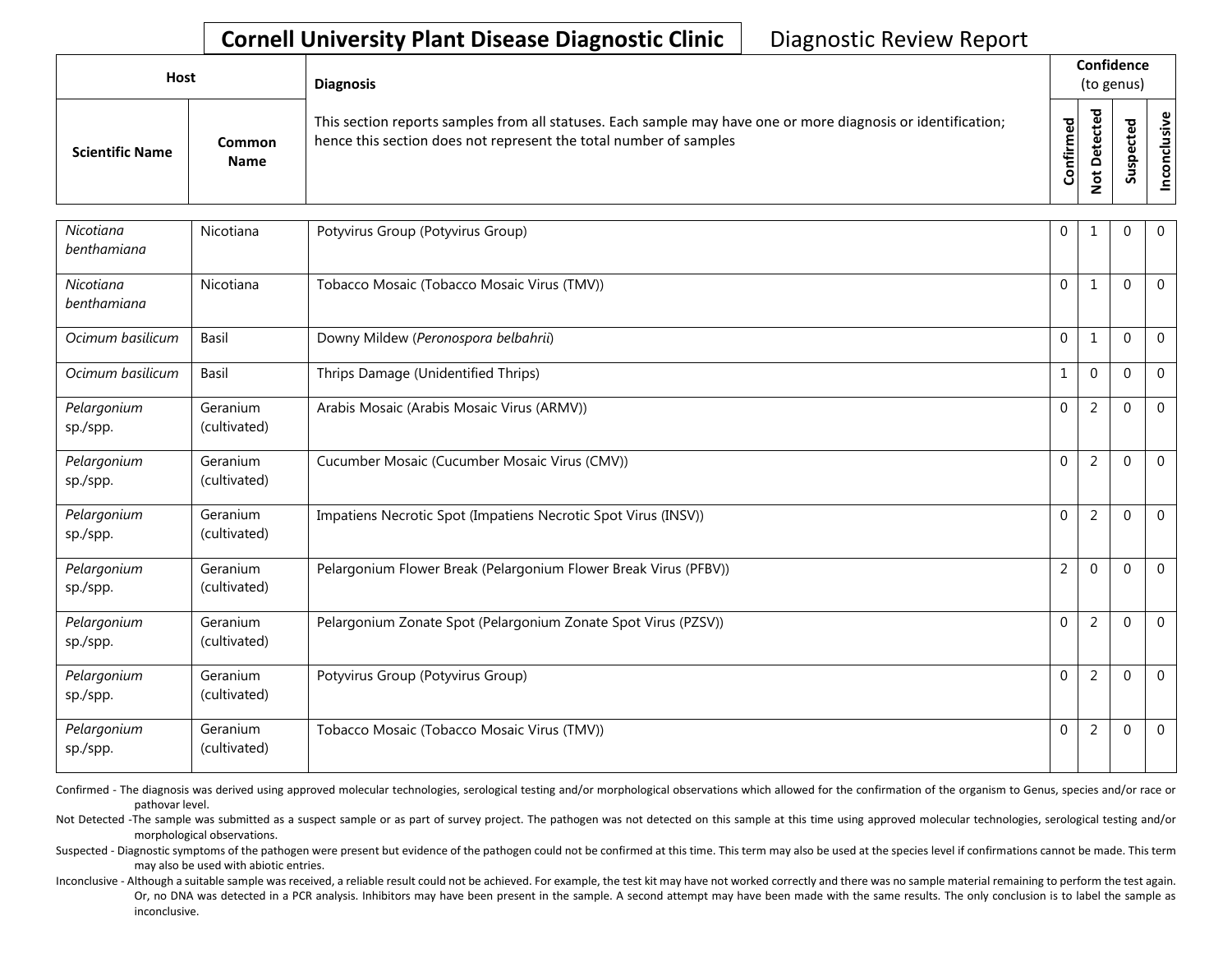| Host                   |                       | <b>Diagnosis</b>                                                                                                                                                                   |                          | Confidence<br>(to genus) |        |                                  |  |  |
|------------------------|-----------------------|------------------------------------------------------------------------------------------------------------------------------------------------------------------------------------|--------------------------|--------------------------|--------|----------------------------------|--|--|
| <b>Scientific Name</b> | Common<br><b>Name</b> | This section reports samples from all statuses. Each sample may have one or more diagnosis or identification;<br>hence this section does not represent the total number of samples | ¢<br>tir<br>$\circ$<br>Õ |                          | ω<br>s | $\mathbf \omega$<br>$\circ$<br>ō |  |  |

| Pelargonium<br>sp./spp.    | Geranium<br>(cultivated)  | Tobacco Ringspot (Tobacco Ringspot Virus (TRSV))                    | $\mathbf 0$    | $\overline{2}$ | 0            | $\mathbf 0$    |
|----------------------------|---------------------------|---------------------------------------------------------------------|----------------|----------------|--------------|----------------|
| Pelargonium<br>sp./spp.    | Geranium<br>(cultivated)  | Tomato Ringspot (Tomato Ringspot Virus (ToRSV))                     | $\Omega$       | $\overline{2}$ | $\Omega$     | $\mathbf 0$    |
| Pelargonium<br>sp./spp.    | Geranium<br>(cultivated)  | Tomato Spotted Wilt (Tomato Spotted Wilt Virus (TSWV))              | $\mathbf{0}$   | $\overline{2}$ | $\Omega$     | $\overline{0}$ |
| Picea<br>pungens<br>glauca | Blue<br>Kosters<br>spruce | No Pathogen Found (Identification Analysis)                         |                | $\mathbf{0}$   | $\Omega$     | $\overline{0}$ |
| Picea<br>pungens<br>glauca | Blue<br>Kosters<br>spruce | Unknown Abiotic Disorder (Abiotic disorder)                         | $\Omega$       | $\mathbf{0}$   | $\mathbf{1}$ | $\overline{0}$ |
| Pinus strobus              | White<br>Eastern<br>pine  | Additional Sample Requested (Identification Analysis)               | 1              | $\mathbf 0$    | 0            | $\mathbf 0$    |
| Pinus strobus              | White<br>Eastern<br>pine  | Not Pathogen; Saprophyte (Secondary Agents; Saprophytes; Unspecif.) |                | $\mathbf{0}$   | $\Omega$     | $\overline{0}$ |
| Pinus taeda                | Loblolly Pine             | Pitch Canker (Gibberella (Fusarium) sp./spp.)                       | $\mathbf{0}$   | $\mathbf{0}$   | 3            | $\overline{0}$ |
| Pinus taeda                | Loblolly Pine             | Tip Blight (Diplodia sp./spp.)                                      | $\mathbf{0}$   | $\overline{2}$ | $\Omega$     | $\overline{0}$ |
| Pinus taeda                | Loblolly Pine             | Wood Boring Beetles (Order coleoptera)                              | $\overline{2}$ | $\mathbf 0$    | $\Omega$     | $\overline{0}$ |
| Setaria viridis            | Green Foxtail             | No Pathogen Found (Identification Analysis)                         |                | $\mathbf{0}$   | $\mathbf 0$  | $\mathbf 0$    |
| Setaria viridis            | Green Foxtail             | Unknown Abiotic Disorder (Abiotic disorder)                         | $\mathbf{0}$   | $\mathbf 0$    | $\mathbf{1}$ | $\overline{0}$ |

Confirmed - The diagnosis was derived using approved molecular technologies, serological testing and/or morphological observations which allowed for the confirmation of the organism to Genus, species and/or race or pathovar level.

Not Detected -The sample was submitted as a suspect sample or as part of survey project. The pathogen was not detected on this sample at this time using approved molecular technologies, serological testing and/or morphological observations.

Suspected - Diagnostic symptoms of the pathogen were present but evidence of the pathogen could not be confirmed at this time. This term may also be used at the species level if confirmations cannot be made. This term may also be used with abiotic entries.

Inconclusive - Although a suitable sample was received, a reliable result could not be achieved. For example, the test kit may have not worked correctly and there was no sample material remaining to perform the test again. Or, no DNA was detected in a PCR analysis. Inhibitors may have been present in the sample. A second attempt may have been made with the same results. The only conclusion is to label the sample as inconclusive.